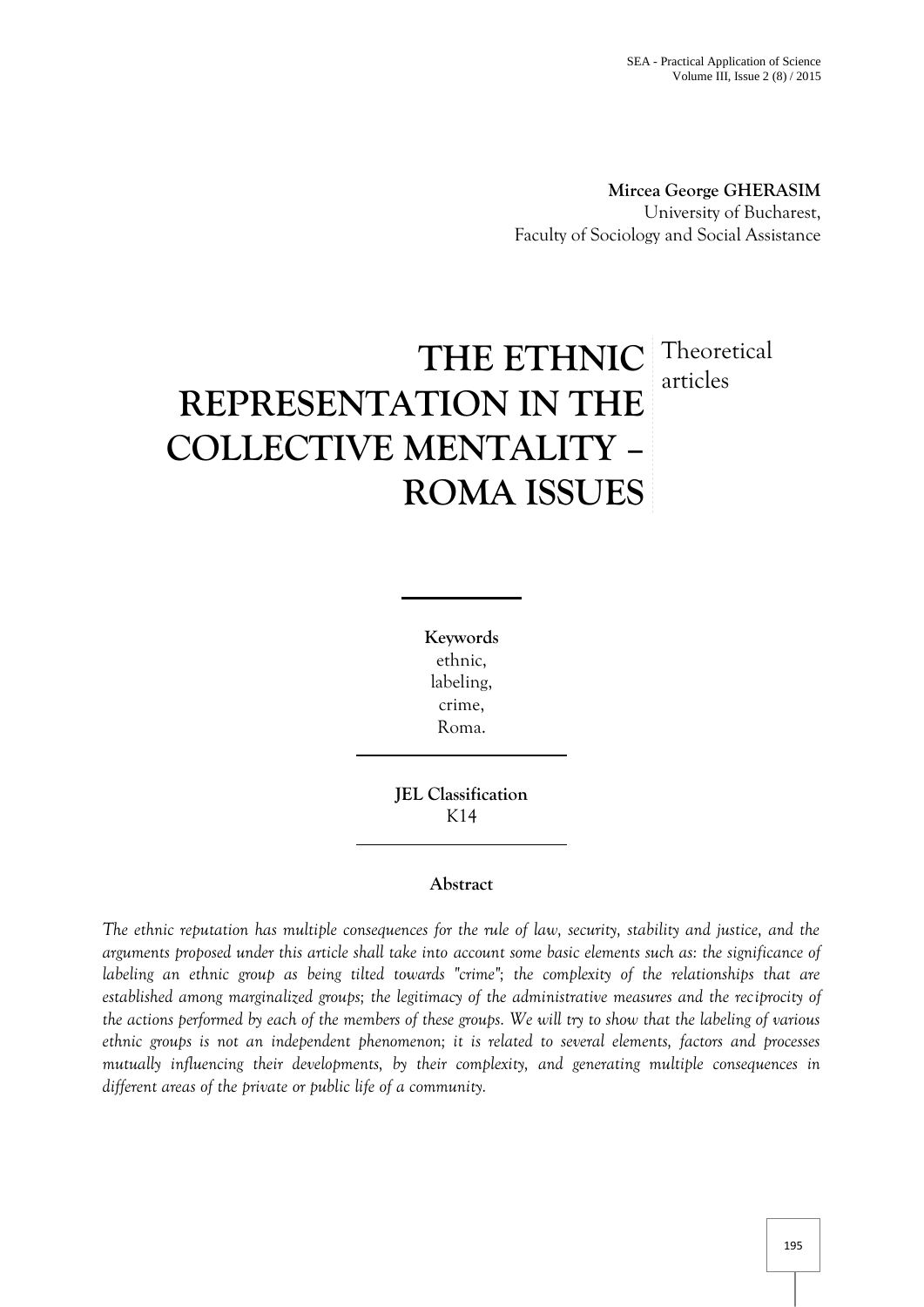### **1. Introduction**

Being different in a group comes at the cost of a label. The costs of having the distinct characteristics of the group are many and range from social marginalization and stigmatization (Moscovici& Markova, 1998) to criminalization and even extermination. Those who are "different" bear a greater proportion of social disadvantage and receive a smaller share of social benefits. It is, therefore, not surprising that they are motivated to change this unfavorable gain matrix, committing acts incriminated both criminally (Mitra M. 2015) and socially (Mitra, M., 2003, p. 78). In order to combat this "rod", it is necessary to understand the effects that the ethnicity has in relation to the presented phenomenon.

Critics argue that the way in which minorities are represented in the media, in general, tends to demonize the groups of other racial and ethnic origin and to identify them as "foreign" or as "external threats". The negative impact that these images of ethnic criminality may have on minority communities is evident in public opinion polls. A survey in France, for example, found that nearly half (45 percent) of all respondents believe that there is a strong relationship between ethnicity and crime. Of the respondents who hold this view, two thirds believe that the immigrants of Roma origin or the African Americans are responsible for most crimes (Henry B., Caspi A., Moffitt T. E., *et al* **(**1996**),** pp. 614 -623).

In 2007, following a highly publicized murder involving an Italian woman and a Roma abuser, the media began to make a direct link between immigration and crime violence. A popular columnist, for example, wrote that "our culture is not used to this kind of savagery" and that "this type of crime is the direct result of choosing too many lower quality immigrants". Another reporter claimed that "Italians are tired of these guys coming from outside their country, where they beat and kill them" (Momigliano, A. 2010).

Similar public statements regarding the relationship between immigration and crime have occurred throughout history in Europe, USA, Australia, and other regions receiving migrants frequently.

#### **2. Considerations on the issue of crime among immigrant populations**

The hypothesis that immigration causes crime is challenged by recent studies. For example, the renowned sociologist Robert Sampson argued that the drop in crime that began in the United States in the early 1990s can be partly explained by increased immigration. A particularly striking finding is that immigrants are even less likely to engage in criminal activities when they live in neighborhoods that are greater populated by other immigrants (Sampson, R. J., pp. 31;47-82). In other words, regardless of which

are the factors that lead to a reduction in crime among the newly arrived immigrants, they are more important in neighborhoods with a high concentration of immigrants. However, there is also evidence that, although the first generation of immigrants has the ability to adapt to criminal behavior and substance abuse, this flexibility may deteriorate with the time spent in the destination country. However, recent studies indicate that "second generation" immigrant populations do not have higher levels of crime than those residing in their host country for several generations (MacDonald J. M., Hipp J. R., Gill C., 2012).

In any society, crime manifests itself differently, depending on the factors that generate it. It has evolved, gaining more and more diversified forms. The classification of crime is very important because, according to these types, we can implement various measures in order to counter it. The reduction of crime requires a thorough knowledge of what we call the genesis of crime. In order to remove the effect, we must annihilate the cause (Marin, Marilena, 2014).

Roma crime involves arguments focused on political differences, moral attitudes, involving the legal criminalization of the conduct in order to argue their point of view. In order to understand the concept of crime in the population of Roma origin, we must understand the following contradiction: there is no consensus in identifying a negative behavior in order to make value judgments about a possible qualification of individuals as deviant or to expand certain conditions favoring the emergence of crime. At the intersection of these dilemmas, there are those who claim that they can determine the notion of deviance when faced to it. Similarly, as industrialization and urbanization have increased globally, the population became more sensitive about these phenomena, which is also boosted by the influence of the media (Comaneci, C. F.,2011).

## **3. The Roma ethnicity and crime**

The ethnic origin or the ethnicity is generally used in criminology as a variable to explain the differences between crime rates and types of crimes. In several descriptive studies of criminology, the national or ethnic origins are added to give a picturesque aspect to the variation existing within the underworld. The critical criminology believes that we can thus fall into a trap of ethnic mobility: instead of studying the structures that provide opportunities for crime, criminologists act as if ethnicity is an independent force influencing the pattern of crime. In essence, the criticism is fully justified, because ethnic stereotypes are favorable to crime, because it reaches a vicious circle based on deprivation, marginalization and denial of access to legal resources of cohesion around one common element (ethnicity) (Mitra Radu, M., Mititelu, C., 2013, pp. 84-96). Arising as a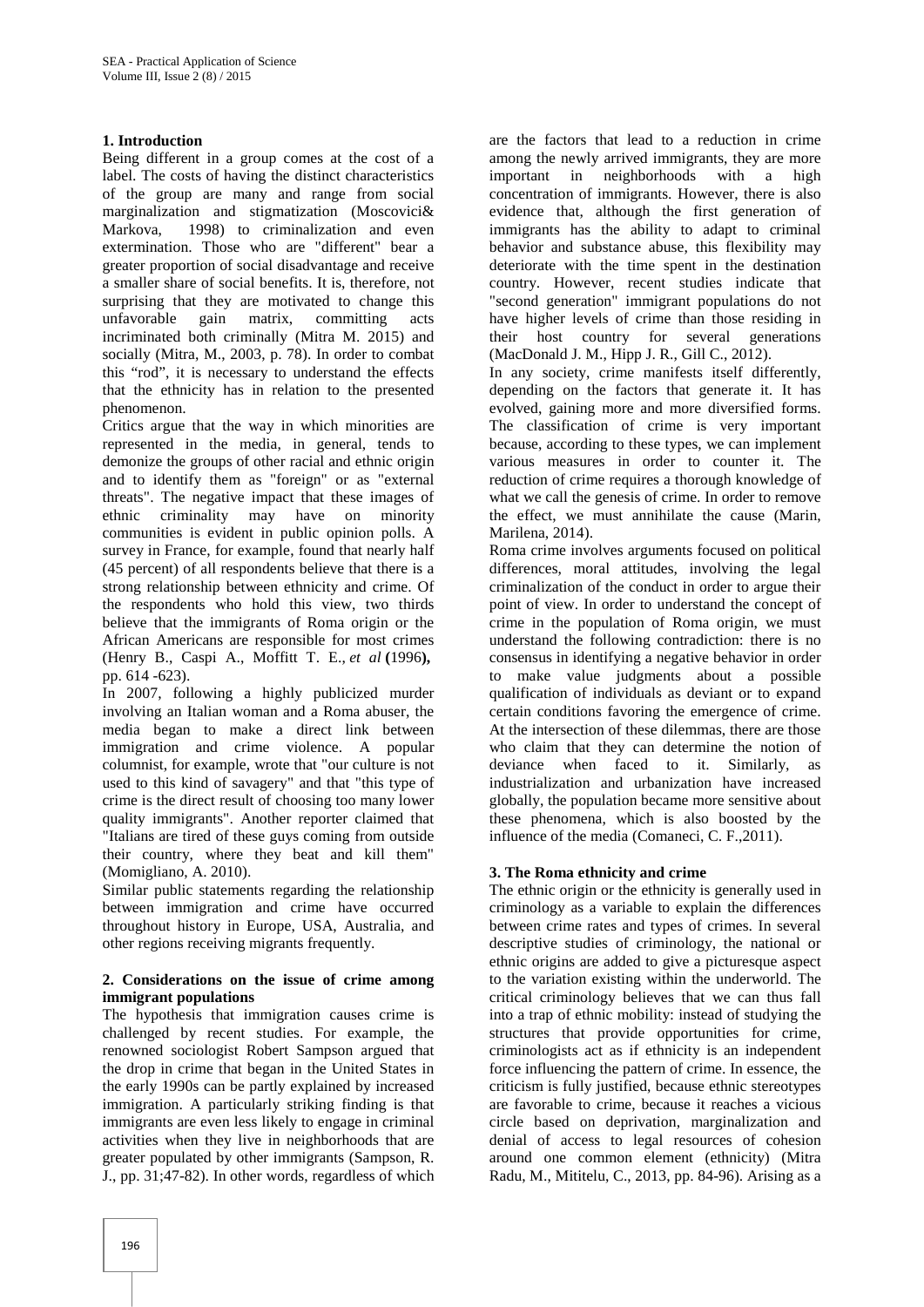result of globalization and multiculturalism, the minorities excluded and humiliated by social distance take over the role of representatives of a whole community for whose survival they battle. Criminologists often use culture and ethnicity to explain crime, and, lato sensu, the deviant phenomena. In defining the perception of crime in the Roma community, we will first try to draw attention to an important problem that we must have in mind, i.e. the relativity of a behavior considered criminal.

The representations of crime varied according to time, place and conduct. The examination and label of the conduct in the context of different cultures can significantly illustrate the importance of various cultures around the world. From this point of view, criminology is invariably multicultural. The criterion of the social reaction believes that deviance depends on the point of view of the public which defines it and which uses different definitions in characterizing an act as deviant or normal (Kitsuse, J. I, 1962).

Regarding crime, it is important to mention that it appeared – as a social phenomenon – together with the archaic structure of the first human communities. Earlier to this essential historical fact, we cannot prove the existence of crime, because "where there is no morality and norms, there is no crime" (Nistoreanu, G., P un, C., 2000).

The first defining feature of Emile Durkheim's theory is the view that crime is a normal social phenomenon that inevitably occurs in all societies. The inevitability of crime is due to the heterogeneity of the human condition. Since there cannot be a society where individuals do not deviate more or less from the collective type, some of those deviations inevitably present criminal features (Durkheim, E., 1974).

From this theoretical position, it results that crime is not caused by exceptional reasons but, primarily, by the socio-cultural structure to which it belongs. On the other hand, crime must be understood and analyzed not by itself but in close connection with a culture fixed in time and space (Pinatel, J., 1976, p.65; Gassin, R., 1990, p.163).

Crime, says Durkheim, is a public health factor, distinguishing between good and evil and drawing attention to the precarious social conditions of a nation (Amza, T., Amza, C. P., 2008, p. 167).

Although crime has been studied scientifically only relatively recently (in the last two or three centuries), a wide range of sources located across the temporal arc of human evolution reveals the interest in this phenomenon. As a legal phenomenon, it describes all human behaviors considered as crimes, incriminated and punished, as such, under certain conditions, under the rule of law.

Crime, "as any social phenomenon", is a system with its own properties and functions. In criminological terms, we are interested in the projection of the phenomenon crime on a material, human, social and legal plan.

The transition period is that period required for the adaptation of the society, due to the transition from one stage to another, from one political system to another.

It is admitted that the society responds to change just like a body, that needs an adjustment period, and the transition does not occur only in the economic, legal and political fields but also in the social, moral and psychological ones.

Regarding the issue of the crimes committed by the Roma ethnics in our country and in countries where they migrate, it is revealed that, although there are no official statistics, the impression conveyed by the Romanian officials about the Roma in prisons is that the latter are overrepresented among the convicted prisoners. In the cells for the prisoners serving sentences for repeated offenses, more than 90% of inmates are Roma. While the public opinion claims that the Roma are overrepresented in the prisons in Romania, because they are criminals, the interviews with detainees indicate that two other factors play an important role in sending a large number of Roma in prison. First, the Roma are condemned several times because the Romanian judicial system tends to apply tougher sentences for recidivist offenders (Mitra Radu, M., 2014), even if the offense is relatively minor in social terms. Secondly, there are allegations of discriminatory tendencies in the Romanian criminal justice system. This means that the Roma are convicted and applied longer periods in prison; they accede harder to the benefits of conditional release because they are Roma (Mitra, M., 2007, pp. 32-45).

Based on the increasing phenomenon of crime and criminality among Roma, especially in the post- December period, it is very important to know the specific criminogenic factors, because only then can we talk about effective preventive activities in order to reduce or eradicate the socio-economic and cultural, educational and psychological factors triggering concrete crimes and their harmful consequences.

Thus, it is considered that the most important criminological exogenous and endogenous factors that determine, favor or facilitate crime among Roma are poverty and promiscuity, unsanitary conditions and insufficient nutrition, alcoholism and human degradation, difficult access to qualitative education, to health care and to other social services, the lack of employment under legal work conditions and lack of decent incomes, poor access to housing and public utilities such as water and electricity, confinement in the traditional ways of life and resistance to change, cultural differences, different types of values, language differences, their different life style from that of the majority population, and self-isolation, segregation, feelings of inferiority, discrimination, exclusion and social stigmatization.